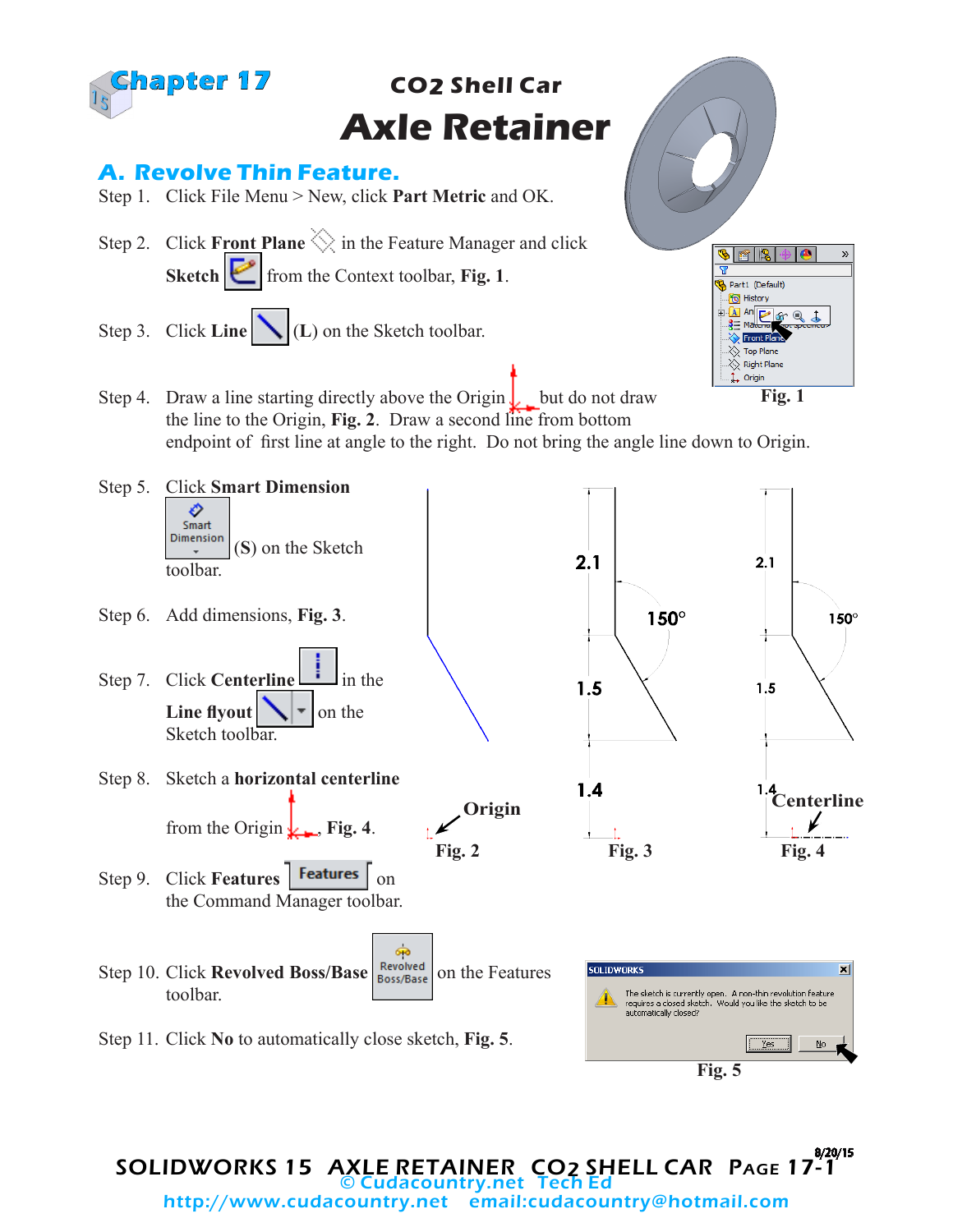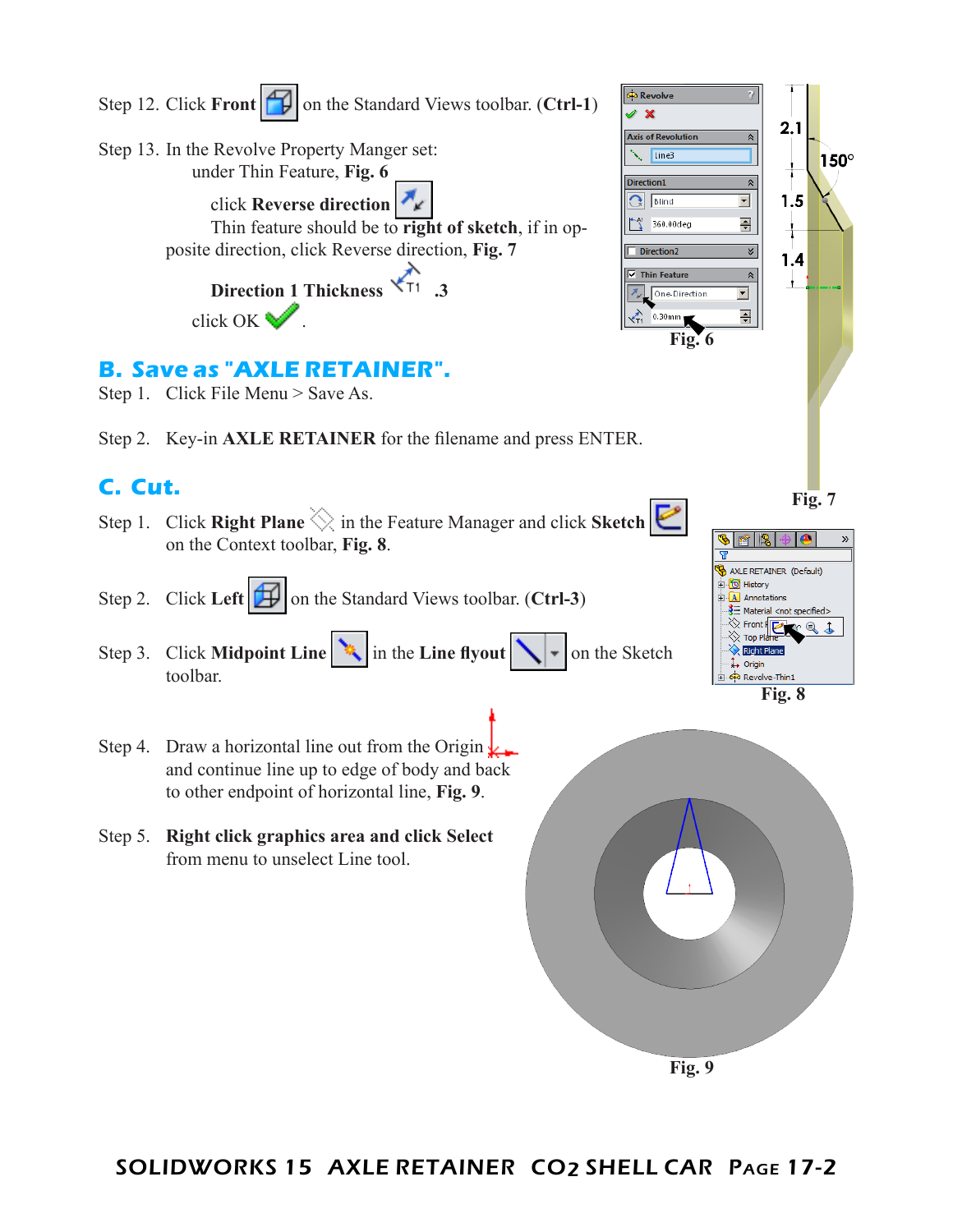Step 6. **Ctrl click top endpoint of line** and **Origin** to select both. Release Ctrl key and click **Make Vertical**  $\vert \cdot \vert$  on the Context toolbar, Fig. 10.



Step 8. Dimension horizontal line **.3**, **Fig. 11**.



**Fig. 13**

SOLIDWORKS 15 AXLE RETAINER CO2 SHELL CAR Page 17-3